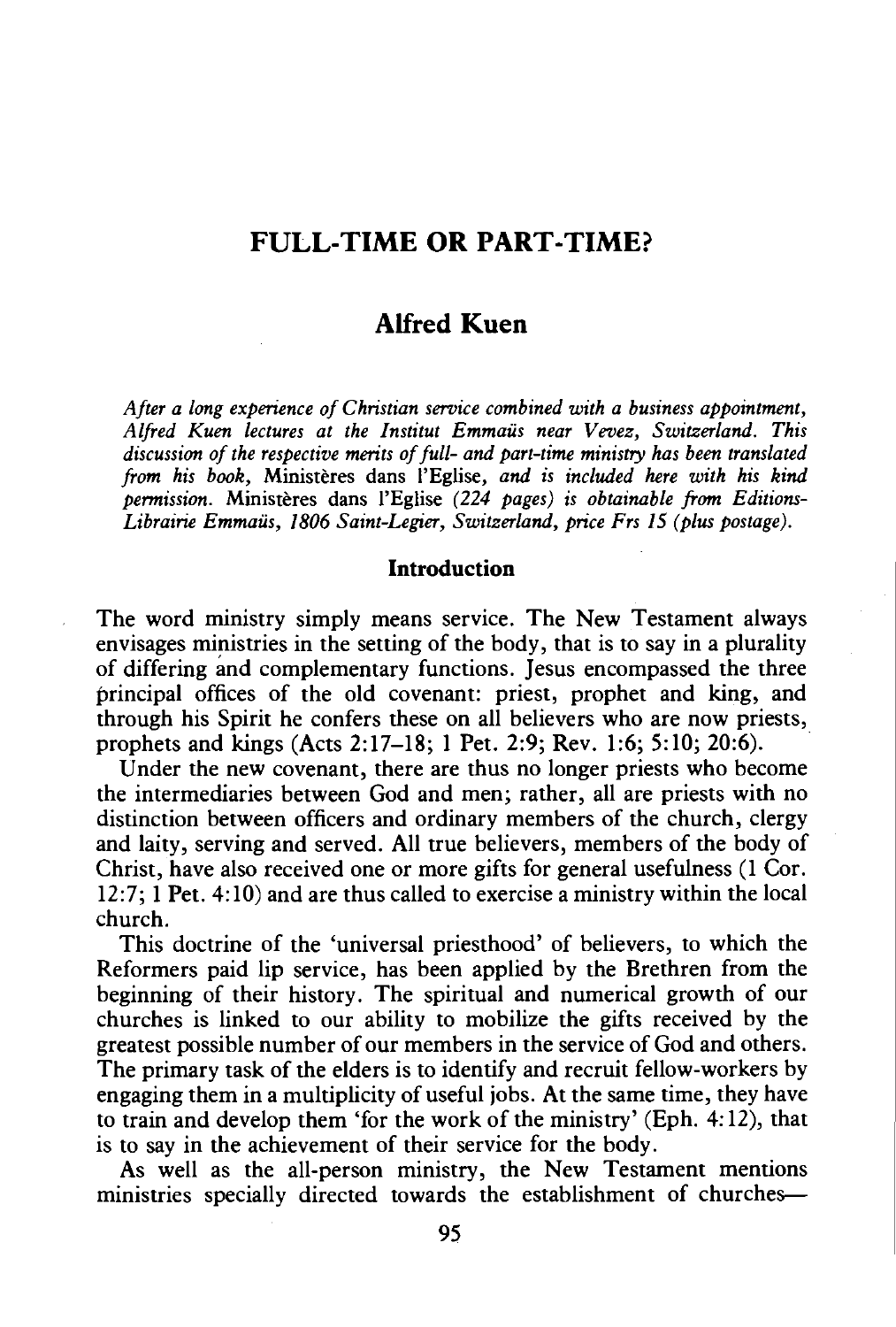apostles and evangelists; for edification---prophets and teachers; for guidance-elders or bishops; pastors, leaders and chairmen for oversight; and deacons, male and female, and widows for undertaking various practical tasks.

The church recognizes the validity of the gifts exercised within it by formally conferring upon those so gifted an official approval of their ministries acknowledged by all. The two local ministries most often cited are those of elder and deacon. They are chosen by the church on the basis of their spiritual, personal, family and social qualifications and of the gifts which they have been able to show in the life of the church. They exercise their functions collegially with the authority of Christ, whether they are full- or part-time.

## Forms of pastoral ministry: full-time or non-professional?

All the historic churches and most of the gathered churches have a fulltime pastoral ministry. Brethren churches of Anglo-Saxon origin have usually rejected this form of ministry. A certain number of them are beginning to adopt it. The majority of the Swiss-romande assemblies have returned to this style which was that of the dissident assemblies arising from the Geneva revival before the teaching of J. N. Darby had deeply affected them.

What are the respective advantages of a full-time ministry and a nonprofessional, part-time ministry?

#### The advantages of a full-time pastoral ministry

### *Availability*

The FTW is able to devote the whole of his working day to the Lord's work in the church. In the secular world, professional demands become more and more exacting, with the result that few have the time needed for thorough preparation of addresses and Bible studies, or for teaching the various types of church members (such as children, youth, new converts, young marrieds and future elders). Visits are also needed to those who are ill, older people, backsliders etc. Meetings have to be held, outside contacts established and administrative tasks accomplished. A full-time pastor will always be available for those seeking counsel, those who need urgent help during the course of the day, for work on behalf of the church, for committee meetings, funerals, marriages etc.

#### *Qualified teaching*

Those who have learned their work from competent teachers will provide a service of better quality than a 'handy-man'. This principle is true in all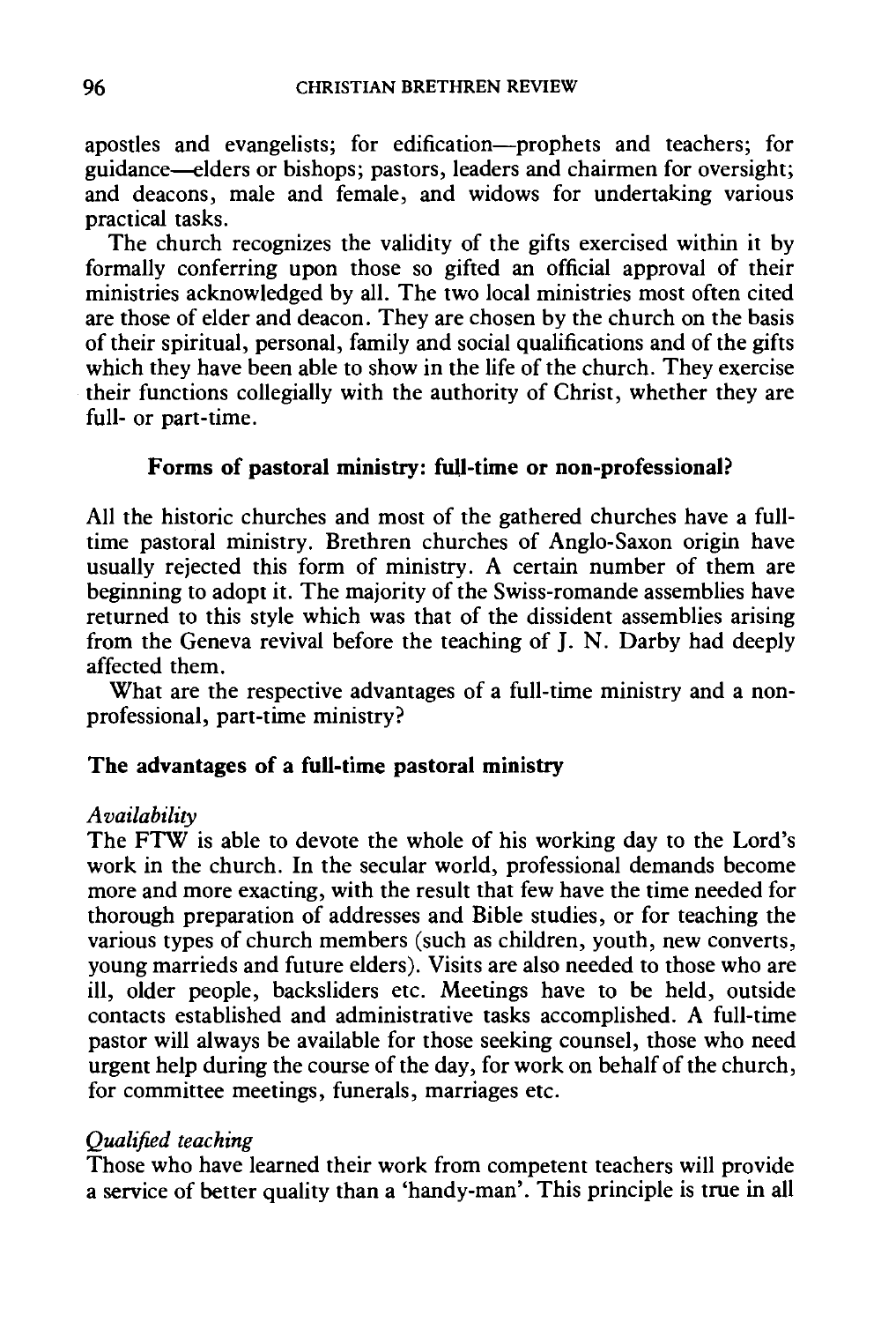fields. Education, whether biblical or secular, is no exception to the rule. To be able to provide Christians and their children with useful learning, such 'teachers' should spend much time in studying the Word of God and in developing a systematic plan for teaching the whole counsel of God (Acts 20:27) to the different age groups and varied categories of members.

In order to ensure a thorough preaching and teaching ministry, well structured and adapted to the needs of the hearers, time must be devoted to meditating on the Word, to prayer, to setting ideas in order, to illustrating them etc. Those who wish to accomplish this ministry seriously will spend long hours over and above immediate preparation. This expenditure of time is hard to reconcile with the demands of most secular jobs. If qualified teaching is desired, it will be necessary to consider releasing the teacher from his professional obligations.

Paul anticipated the need for the financial support of elders responsible for teaching and preaching. He laid down that 'anyone who receives instruction in the word must share all good things (or 'share a part of his goods') with his instructor' (Gal. 6:6); 'those who preach the gospel should receive their living from the gospel' (1 Cor. 9:14); 'the elders who direct the affairs of the church well are worthy of double honour (or 'double remuneration'), especially those who work (or 'labour') in preaching and teaching. For the scripture says, "Do not muzzle the ox while it is treading out the corn" and "The worker deserves his wages"' (1 Tim. 5:17-18). In another place, Paul uses the same quotation to support the right of apostles to be maintained by the churches, which he is discussing in the preceding verses (1 Cor. 9:9).

#### *Competence*

This flows from gifts, from training and from experience. In the case of training, to be able to commit several years to the deeper study of the Word of God and to prepare oneself for the different aspects of the ministry is a privilege—unfortunately not at the disposal of all members of a church. Experience comes with practice; the pastor who can preach several sermons each week will master this technique more rapidly than the occasional preacher.

The same considerations apply in relation to caring, to counselling baptismal candidates, those about to marry and believers in difficulty. Our century has taught us the dangers of amateurism. Highly qualified specialists are called for in every field. Furthermore, a church with a fulltime pastor inspires more confidence in the minds of our contemporaries than a church led by 'lay persons'.

### *Co-ordination and training*

According to Ephesians 4:11, the pastor-teacher, like the apostle, the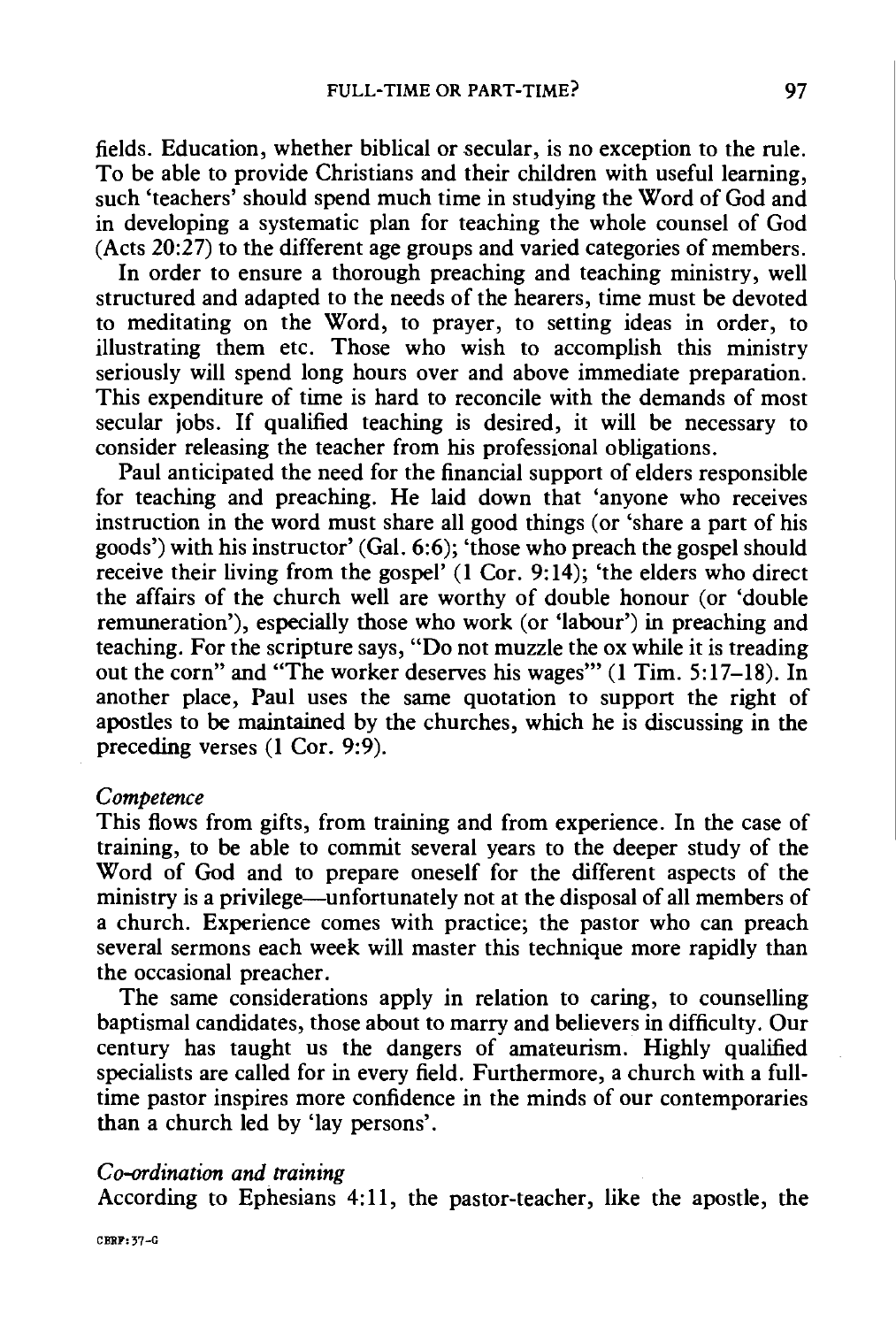prophet and the evangelist, has above all a role of co-ordinator and trainer. He is there to prepare members for the exercise of their ministry and to develop their ability to do so as well as possible. The verb *katartizo* means to put in order, to make ready for service, complete, prepare for work. This implies, on the one hand, an organization of the different services and, on the other, the training of members in the exercise of their gift. Organization calls for much reflection-as well as a clear mind-and for time. The many aspects of member training (biblical, techniques, pedagogy) also demand competence and available time.

N. Summerton writes in *Leadership in the Churches:* 'The practical experience of many local churches today is to define the main function of the paid worker as a task of identifying, encouraging, developing and organising the deployment of all the charismatic gifts of the whole congregation, so that the church begins gradually to function in the manner which the New Testament suggests to us.' Gibbs and Morton in *God's Frozen People* affirm: 'The training of the laity constitutes the basic development on which the future of the Church depends; the training of pastors should be conceived towards this end and in its service.'

#### *Continuity*

A competent man with stimulating qualities will be a long-term asset to his church. Firm leadership, concentrated in one person's hand, assures continuity in the execution of a programme, in teaching and in the development of different activities. If one man is responsible for the preaching ministry, he can teach systematically the different aspects of Christian doctrine and handle a Bible book, expounding it chapter by chapter, in order to feed the members of his church in a balanced, rounded and solid way. This kind of continuity is hard to ensure when several preachers share the task; it is impossible when preaching depends on visitors or itinerant preachers who know little of the real needs of any given church and can only rarely follow up their teaching by personal contacts.

### *Contribution from outside*

In the early churches, elders were chosen from the members of the local fellowship. However, we also see Timothy established for a time at Ephesus, where the church had already been in existence for several years  $(1$  Tim. 1:3) to help the fellowship cope with a difficult situation. A 'neutral' person coming from outside of the local oversight can bring very real assistance in solving longstanding problems in which friendship and family links among church members prevent their correct resolution by local leaders. In the case of such difficulties, elders should not hesitate to call on qualified and neutral persons capable of giving an objective view on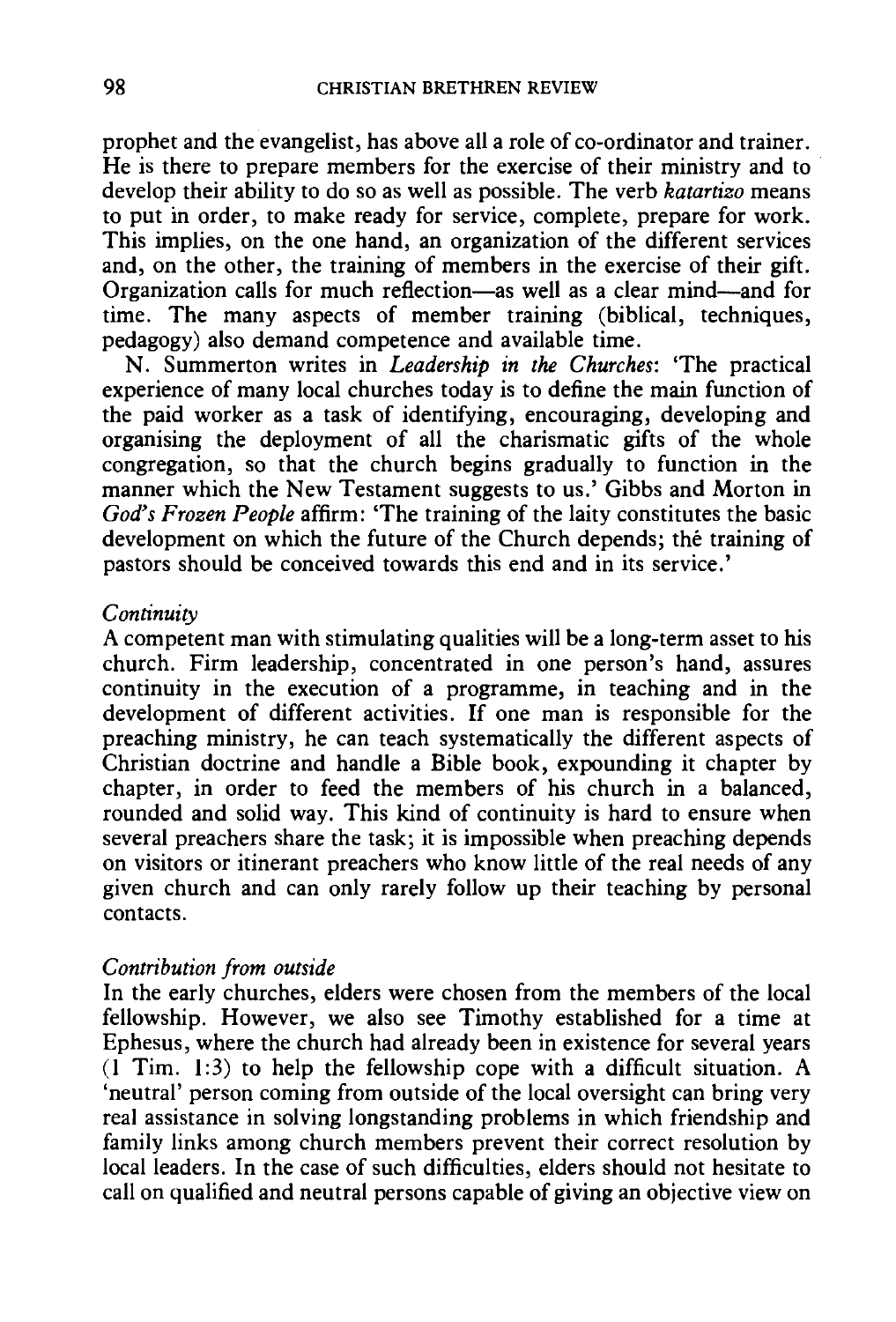conflicts which are interminable because no one dares take an initiative which might upset someone else.

Again, an experienced pastor in church leadership can make many proposals which could lead to the renewal of a fellowship's life.

## **The advantages of a non-professional pastoral ministry.**

Those who hesitate to commit themselves to a full-time pastor do not lack arguments in favour of a non-professional ministry. It is said by them to hold a number of advantages.

### *A voids the danger of clerical ism*

Clericalism arises from a distinction between clerics and laity; and the pastor, in current thinking, is part of the clergy. He appears with catholic ecclesiastics and Jewish rabbis in official listings. He has studied theology and received ordination with special privileges and powers. It is he who administers the sacraments of baptism and the Lord's Supper; who conducts marriage services, confirmations and funerals; and who goes to pray with the ill and the dying. For the most part, people today draw little distinction between the pastor of a gathered church and that of an institutional one.

This ambiguity arises from the fact that our contemporaries use the term pastor in its sociological sense. Believers may have restored its biblical meaning, but they allow themselves to be influenced in their practical definition of the duties of a pastor by all that the members of 'mainline' churches expect of their spiritual director. All this gives rise to a certain mismatch between the pastor's understanding of his work and that which the members hold about his obligations. The gap between the minister and the ordinary folk that is clericalism is often widened by the exemption of the minister from ordinary professional duties. The FTW lives in a world apart where he can freely control his time. Again, professional life is a discipline from which the spiritual life benefits. It calls for discipline in the use of time and provides practice in taking on responsibility, attacking problems, deferring to masters, communicating with people, knowing their day-to-day problems, being involved in their interests and collaborating with others. This is often a hard school, but it produces fruits which remain in the form of valuable skills.

### *Independence*

Paul greatly valued his privilege of preaching the gospel freely (without surrendering his right to receive payment, 1 Cor. 9:15-18), depending not on man but on the Lord. This independence allowed him to declare the whole counsel of God without asking whether it pleased his hearers and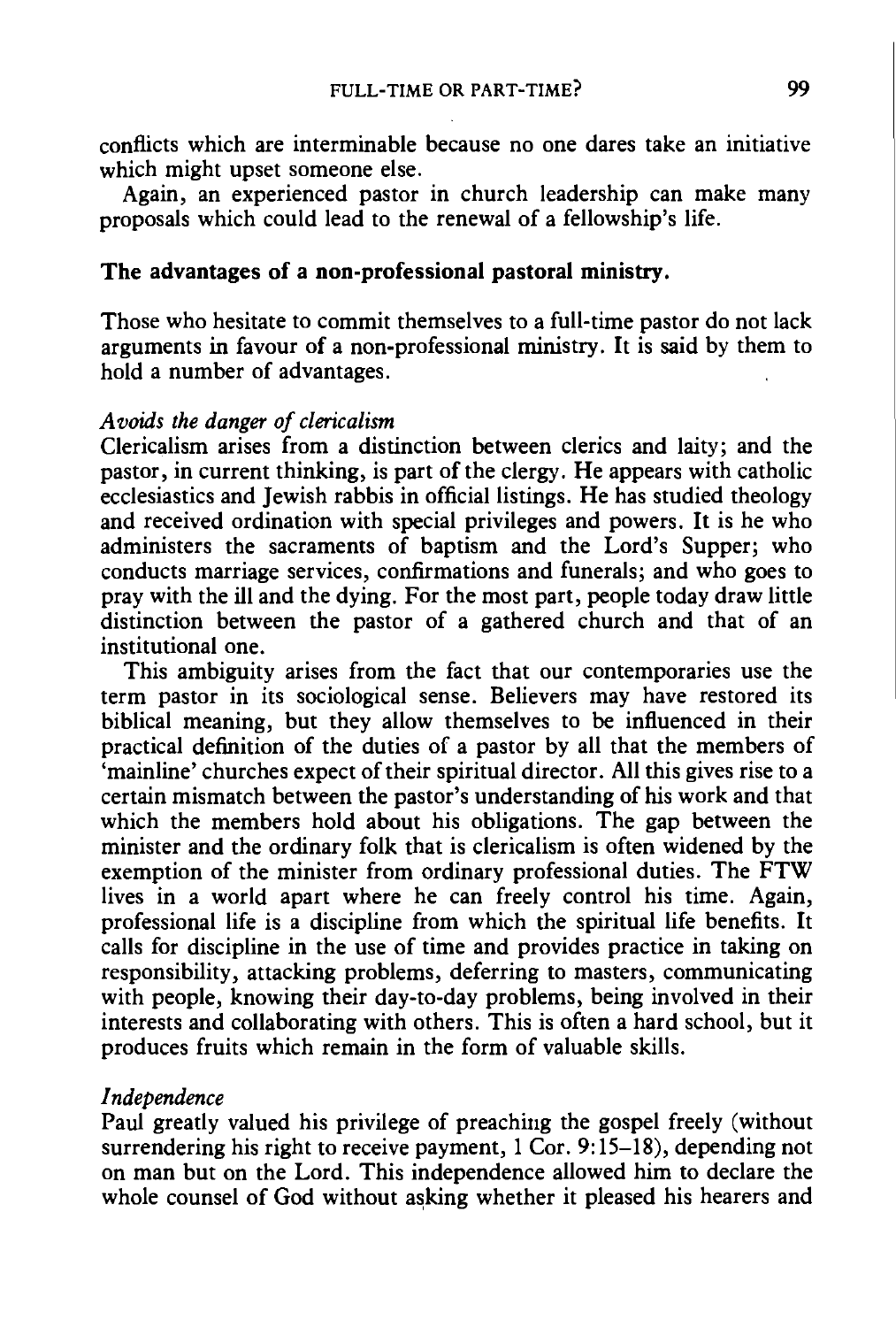supporters. Many FTWs behave similarly and are not intimidated by the possible reactions of the members to the teaching of truths which might displease them.

However, it takes a great deal of faith and courage to brave the displeasure of those who are maintaining you when your material situation is precarious. The pastor who undertakes his ministry on a voluntary basis enjoys a much greater liberty.

### *Sharing of tasks*

If no one is paid to undertake essential jobs, it is necessary that someone assumes them. The absence of a FTW is a strong stimulus for voluntary activity. The church cannot exist unless each member is ready to make the sacrifices which voluntary ministries impose on them.

#### *Witness*

Professional life provides a wonderful opportunity-and a good schoolfor witness. We have ready-made relations with those who observe our lives every day.

### *Rational management of financial resources*

In order that the Lord's servants might 'live by faith', others must 'give by faith'. Thus in breaking new ground in missions overseas or in our own dechristianised land, we need people who can undertake pioneer work full-time. Since the resources of a church are limited, for each FTW maintained at home there will be one less elsewhere. So the question for each church is: where will our support be most useful and where is it indispensable?

We have learned through experience that a church without a professional pastor can devote up to 80% of its resources to missions.

#### *Avoids a monarchical pastorate*

When a church appoints a full-time pastor, he will tend to remain in this post until the size of the church exceeds his capacity to serve. The church will then revert to the classical plan which has prevailed since the second century of the Christian era. In the earliest days of the church, there were always several elders or bishops in one congregation. If a church elects one full-time pastor it will be difficult, after two or three generations, to return to the biblical model. 'A full-time ministry involves certain risks for the fellowship, especially on a long term basis. The availability of time and an adequate training leads to a competence which has also an opposite effect; there is a temptation to concentrate responsibilities and decision-making power in one person because he appears to be more capable than others.' (J. Blandenier, *Semailles et Moisson,* March 1981)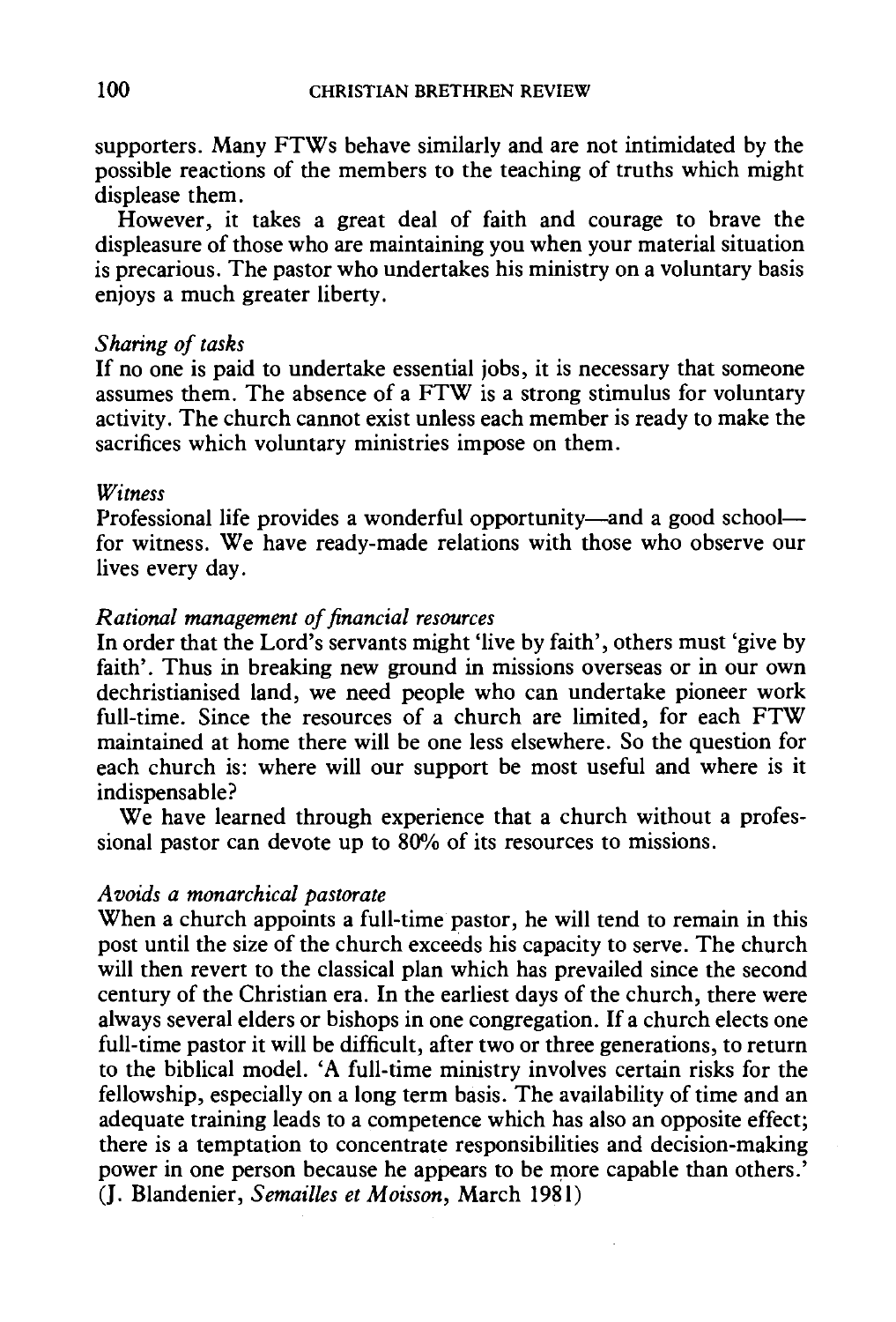### Can one reconcile the advantages of the two forms?

The advantages in both cases are real and important. For this reason we should look for the possibility of bringing the positive elements of both options together, while avoiding the corresponding disadvantages.

# *How can the advantages of a pastored church be secured in a church without a full-time pastor?*

*Availability* of the full-time pastor can partially be compensated for by the involvement of a larger number of people and by elders and deacons devoting all of their available time to the service of the church. The one problem that remains is that of availability at any time of day. Only if the church can use the capabilities of retired folk will this be solved.

*Teaching* This problem can be resolved by dividing the preaching and other forms of teaching among a certain number of men released from other forms of service. None need preach more than once a month or every two months. This will allow him time to renew himself personally, to profit from the addresses of his brethren and to prepare his own seriously. This is the kind of diversity which we find in the pages of the New Testament.

*Competence* This will be acquired by a genuine course of training for all who show some disposition for a ministry within the church, and by putting to work those with these capabilities within limited groups.

Similar training could be undertaken-possibly with a group of those interested from several churches-on such topics as caring ministry, marriage counselling, organizing youth work, Sunday school classes, children's clubs and pioneer evangelism.

*Co-ordination and training* It is possible to share these tasks among several people, provided the church possesses enough mature and competent believers. In a small church, co-ordination is less complex. Training standards can be maintained by brethren undertaking theological studies and then returning to their employment, or by agreement between several churches. Theological education by extension is the best training method for church members engaged in secular jobs or in family life.

*Continuity* This can be ensured by a systematic plan for preaching and Bible study to which the various preachers conform. Continuity in leadership can be safeguarded by a sensible organization of the body of elders and deacons.

# *How can the advantages of a non-professional ministry be secured in a pastored church?*

The danger of *clericalism* can be avoided by means of sharing out both spiritual and material tasks among all those who have received the appropriate gifts and who are walking in the Spirit. The pastor is only one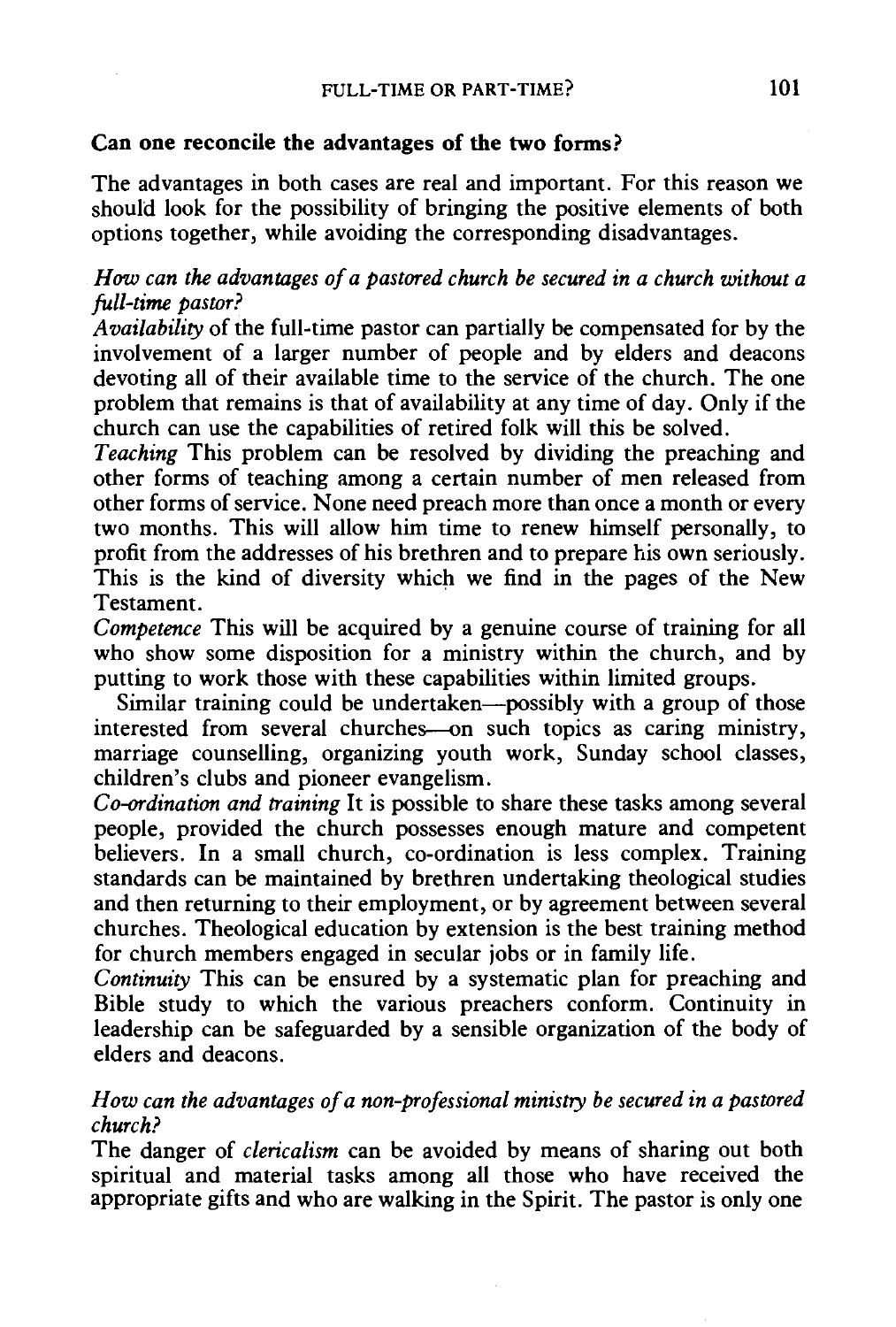elder among others; he is simply more available and perhaps more able in some aspects of the work. This implies that the pastor is to encourage those whom the Lord has endowed for a ministry to take up various preaching tasks, and to train them so that they can ultimately do as well as himself. He will oversee a scheme of rotating all the pastoral activities among the elders, such as presiding at the Lord's Supper, conducting baptisms, chairing meetings of members, of elders and of deacons, and being responsible for external relations of the church. Otherwise, in spite of his protestations of equality with his brethren, his acts will speak louder than his words.

If, moreover, the pastor has worked in a profession before taking up full-time ministry, it will become easier for him to give up the 'Jack-of-alltrades' role and to transpose his learned disciplines into his new estate.

But, as J. Blandenier remarks, 'the best protection against clericalism without doubt is the existence of a living, vigilant church made up of born again believers who are mature, responsible, committed' *(Semailles et Moisson,* March 1981).

*Independence* To assure this, the FTW needs to remind himself that he depends on God alone. This autonomy partly depends on the way in which the funds provided by the church·are passed on to him. If they reach him indirectly by the hands of a council of people responsible to the church for their management, the Lord's servant will feel more free than if they came directly from the offerings into his hands. Whatever method is chosen, the church must ensure that the pastor remains totally free to use the money given to him in whatever way his conscience leads, in the same way as any other Christian. This means that the members give their money *to the Lord*  and refrain from judging the way in which the Lord's servant uses that part which is given to him.

*Sharing of tasks* If, after several years in a church, a pastor still undertakes most of the work, it is often because he prefers to do so-or has not taken the trouble to share out the work. To find capable collaborators and to develop and supervise them is, certainly, an additional task to be added to all the rest, and one that does not yield immediate returns. Sometimes it will be necessary to redo the work himself, or find someone else to do it, or give so much time to supervision that he might as well have done it himself in the first place. But after the second or third attempt, things will improve and he will be able to unload progressively some of the more absorbing tasks and thereby give to others a sense of effective participation in the life of the body. Alongside the regular preaching and teaching, sharing out is the main and most absorbing task of the FTW. It is better to be a good orchestral conductor than a 'one-man band'. A great man, it is said, is not one who does the work of ten men but one who puts ten men to work. That is the primary and specific function of pastors.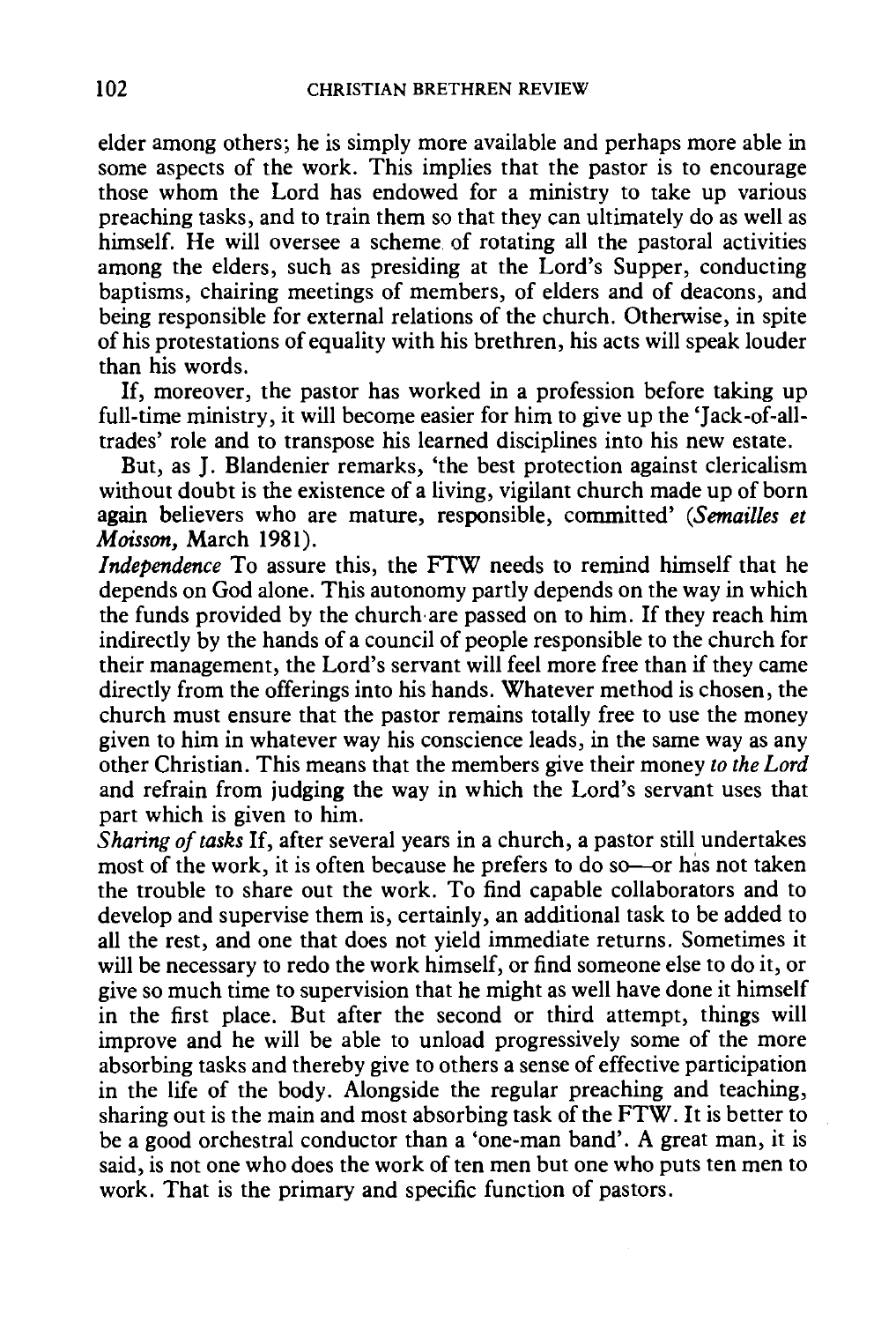*Witness* If the pastor manages, with God's help, to stimulate the witness of the majority of the church members in their place of work, the overall result will be better than his own witness alone, however exceptional he may be. To train witnesses, to provide them with 'ammunition', to respond to different objectives, is an important and time-consuming task. It will be all the more effective if the pastor has acquired his own experience in previous employment.

*Management of financial resources* The resources of any one church are, of course, limited, but not the number of workers. If, through the effective ministry of a FTW, the church is able to double or triple itself in size, then the resources will grow in the same proportion and the part given to outside causes will be maintained or even increased. What would be even better, without affecting generosity towards these outside ministries, would be for the church to take on several part- or full-time workers for its various activities.

*Monarchical pastorate* Here, everything depends on whether having a single pastor in each church is seen as a passing phase or as the final and ideal situation. When a church engages a part- or full-time worker, it would be a good thing to agree at once with the worker and with the whole church that, God willing, this first step is only one phase towards the engagement of several workers released from ordinary employment. Thus the appointed pastor would not gain the impression of a lack of confidence or a breakdown in contract when a eo-worker joins him. Thus, right from the start, he would be able to work towards this goal with his eyes open for others who could work with him, initiate them into various activities, and motivate them so that they might possibly leave their job for God's service and dedicate one or two years to training in a Bible school or by extension courses.

In apostolic days, church workers were recruited from the local church. This avoids improprieties such as the 'parachuting' of a pastor into a church which he does not know. If each church arranged for two, three, or even four elders or deacons—male or female—to be released for service in the church on a part- or full-time basis, each could have his clearly defined sphere of responsibility as, say, pastor-teacher, evangelist or administrator. If several elders of a church were prepared to reduce their professional commitment in order to give more time to the church, this would call for a financial contribution to be offered to them to compensate for their shortfall in earnings. Finally, with the progressive lowering of the age of retirement, new possibilities in voluntary service to the church open up. Mature men and women are made available who can bring into the Lord's service an invaluable experience of life and Christian testimony. At the same time, this solves for them one of the thorniest problems linked with the ending of professional work: they can still feel useful in